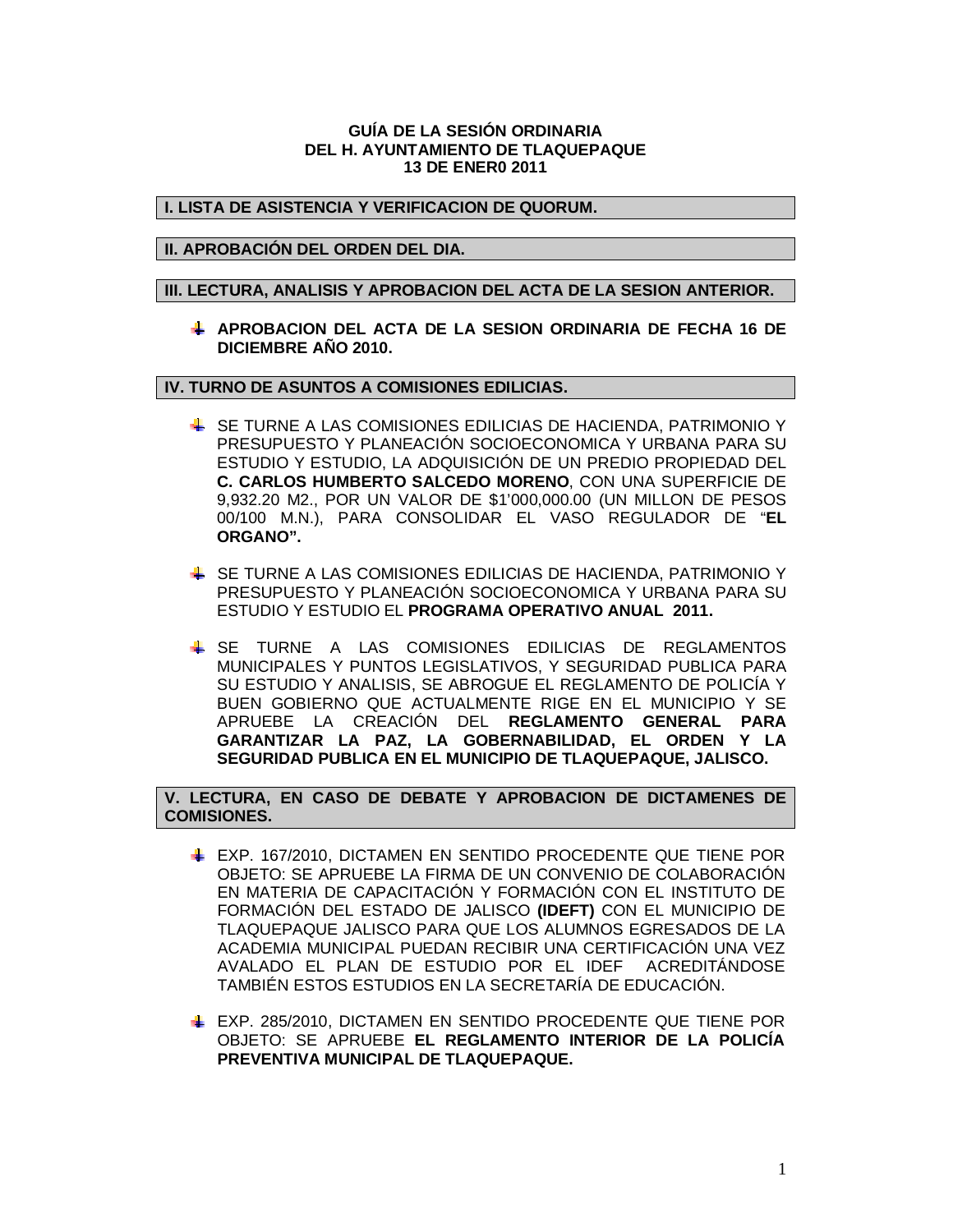#### **VI. ASUNTOS GENERALES.**

- SE APRUEBEN **LAS LÍNEAS DE ACCIÓN PARA MEJORAR LA CALIDAD DEL AIRE DE LA ZONA METROPOLITANA DE GUADALAJARA A TRAVÉS DE LA PARTICIPACIÓN CIUDADANA.**
- SE AUTORICE HABILITAR EL PATIO SAN PEDRO DEL CENTRO CULTURAL EL REFUGIO EL DIA 25 DE ENERO DEL PRESENTE AÑO, A LAS 11:00 HORAS A EFECTO DE LLEVAR A CABO SESION SOLEMNE PARA LA ENTREGA DE LA MEDALLA AL MERITO DEPORTIVO.
- SE AUTORICE AL PRESIDENTE MUNICIPAL, SECRETARIO DEL AYUNTAMIENTO, SÍNDICO MUNICIPAL Y ENCARGADO DE LA HACIENDA MUNICIPAL PARA LA FIRMA DEL CONVENIO DE COLABORACIÓN PARA LA OPERACIÓN DEL PROGRAMA DE LABORATORIO MÓVIL CON LA SECRETARIA DE DESARROLLO RURAL, REPRESENTADA EN ESTE CASO POR EL M.C. LUIS ESTEBAN ALBA MUÑOZ, DIRECTOR GENERAL DE FOMENTO AGROPECUARIO Y HORTOFRUTÍCULA.
	- **PRIMERO.-** SE APRUEBE LA **PRORROGA** DE LA FIRMA DE LOS CONTRATOS DE ARRENDAMIENTO **DE 50 VIVIENDAS, A LAS FAMILIAS DE LOS LADRILLEROS DE LA COLONIA EMILIANO ZAPATA** QUE SE ENCUENTRAN EN UN PREDIO DE ALTO RIESGO **HASTA POR 6 MESES, AUTORIZADOS EN LAS SESIONES ORDINARIAS DE FECHAS 9 DE JUNIO Y 14 DE OCTUBRE DEL AÑO 2010. SEGUNDO.-** SE APRUEBE LA FIRMA DE LOS CONTRATOS DE ARRENDAMIENTO **DE OTRAS 50 VIVIENDAS, PARA LAS FAMILIAS DE LOS LADRILLEROS DE LA COLONIA EMILIANO ZAPATA** QUE SE ENCUENTRAN EN UN PREDIO DE ALTO RIESGO **HASTA POR 6 MESES. TERCERO.-** SE APRUEBE LA **PRORROGA** DE LA FIRMA DE LOS CONTRATOS DE ARRENDAMIENTO DE LAS **14 FAMILIAS DE LA ZONA DEL BARRANCON EN LA COLONIA EL VERGEL, EN LA COLONIA VISTA HERMOSA Y EN EL OJO DE AGUA** QUE SE ENCUENTRAN ACTUALMENTE EN PREDIOS DE ALTO RIESGO **HASTA POR 6 MESES, AUTORIZADOS EN LA SESION ORDINARIA DE FECHA 30 DE AGOSTO DEL AÑO 2010. CUARTO.-** SE APRUEBE LA FIRMA DE LOS CONTRATOS DE ARRENDAMIENTO **DE OTRAS VIVIENDAS PARA FAMILIAS QUE HABITAN EN LA ZONA DEL BARRANCON** QUE SE ENCUENTRAN ACTUALMENTE EN PREDIOS DE ALTO RIESGO **HASTA POR 6 MESES. QUINTO.-** SE AUTORICE AL PRESIDENTE MUNICIPAL, SECRETARIO DEL AYUNTAMIENTO, SINDICO MUNICIPAL Y ENCARGADO DE LA HACIENDA MUNICIPAL A REALIZAR LOS TRAMITES NECESARIOS A FIN DE DAR CUMPLIMIENTO A LOS ACUERDOS ANTERIORMENTE CITADOS.
- SE AUTORICE AL PRESIDENTE MUNICIPAL, SECRETARIO DEL AYUNTAMIENTO, SÍNDICO MUNICIPAL Y ENCARGADO DE LA HACIENDA MUNICIPAL PARA LA FIRMA DEL **CONVENIO DE COORDINACION INTERMUNICIPAL EN MATERIA DE DIRECCIONES DE ASUNTOS INTERNOS Y/O ÁREAS ENCARGADAS DE VIGILAR LA ACTUACIÓN DE LOS ELEMENTOS DE SEGURIDAD PUBLICA** DE LA ZONA CONURBADA DE GUADALAJARA, QUE SUSCRIBEN LOS MUNICIPIOS DE GUADALAJARA, ZAPOPAN, TLAQUEPAQUE, TONALÁ, TLAJOMULCO DE ZUÑIGA, EL SALTO, CHAPALA, ZAPOTLANEJO, IXTLAHUACÁN DE LOS MEMBRILLOS Y JUANACATLAN.